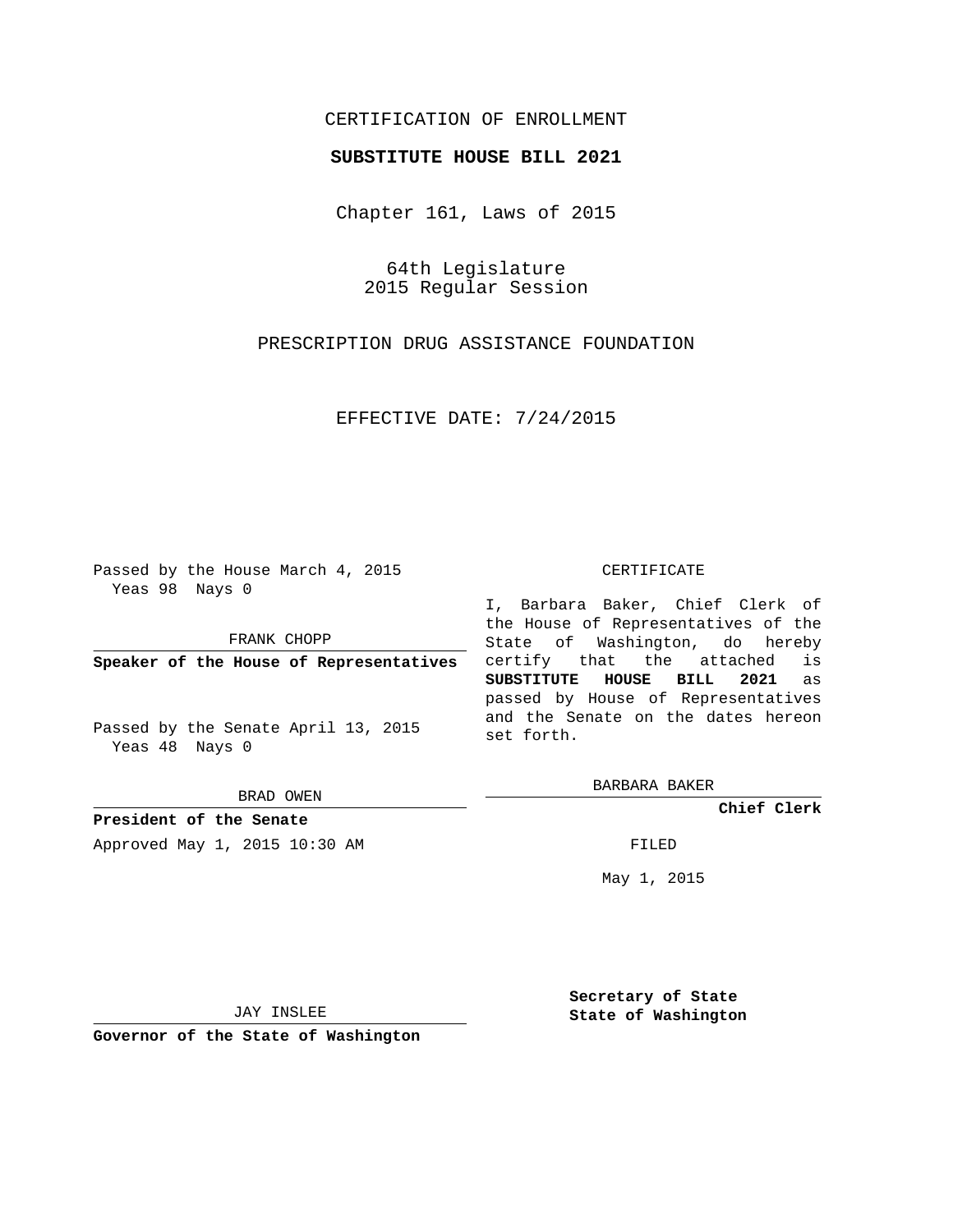## **SUBSTITUTE HOUSE BILL 2021**

Passed Legislature - 2015 Regular Session

**State of Washington 64th Legislature 2015 Regular Session**

**By** House Health Care & Wellness (originally sponsored by Representatives Riccelli, Parker, Cody, Holy, Ormsby, and Muri)

READ FIRST TIME 02/20/15.

1 AN ACT Relating to the prescription drug assistance foundation; 2 and amending RCW 41.05.550.

3 BE IT ENACTED BY THE LEGISLATURE OF THE STATE OF WASHINGTON:

4 **Sec. 1.** RCW 41.05.550 and 2008 c 87 s 1 are each amended to read 5 as follows:

6 (1) The definitions in this subsection apply throughout this 7 section unless the context clearly requires otherwise.

 (a) "Federal poverty level" means the official poverty level based on family size established and adjusted under section 673(2) of the omnibus budget reconciliation act of 1981 (P.L. 97-35; 42 U.S.C. 11 Sec.  $9902(2)$ , as amended).

 (b) "Foundation" means the prescription drug assistance foundation established in this section, a nonprofit corporation organized under the laws of this state to provide assistance in accessing prescription drugs to qualified uninsured individuals.

 (c) "Health insurance coverage including prescription drugs" means prescription drug coverage under a private insurance plan, including a plan offered through the health benefit exchange under 19 chapter 43.71 RCW, the medicaid program, the state children's health insurance program ("SCHIP"), the medicare program, the basic health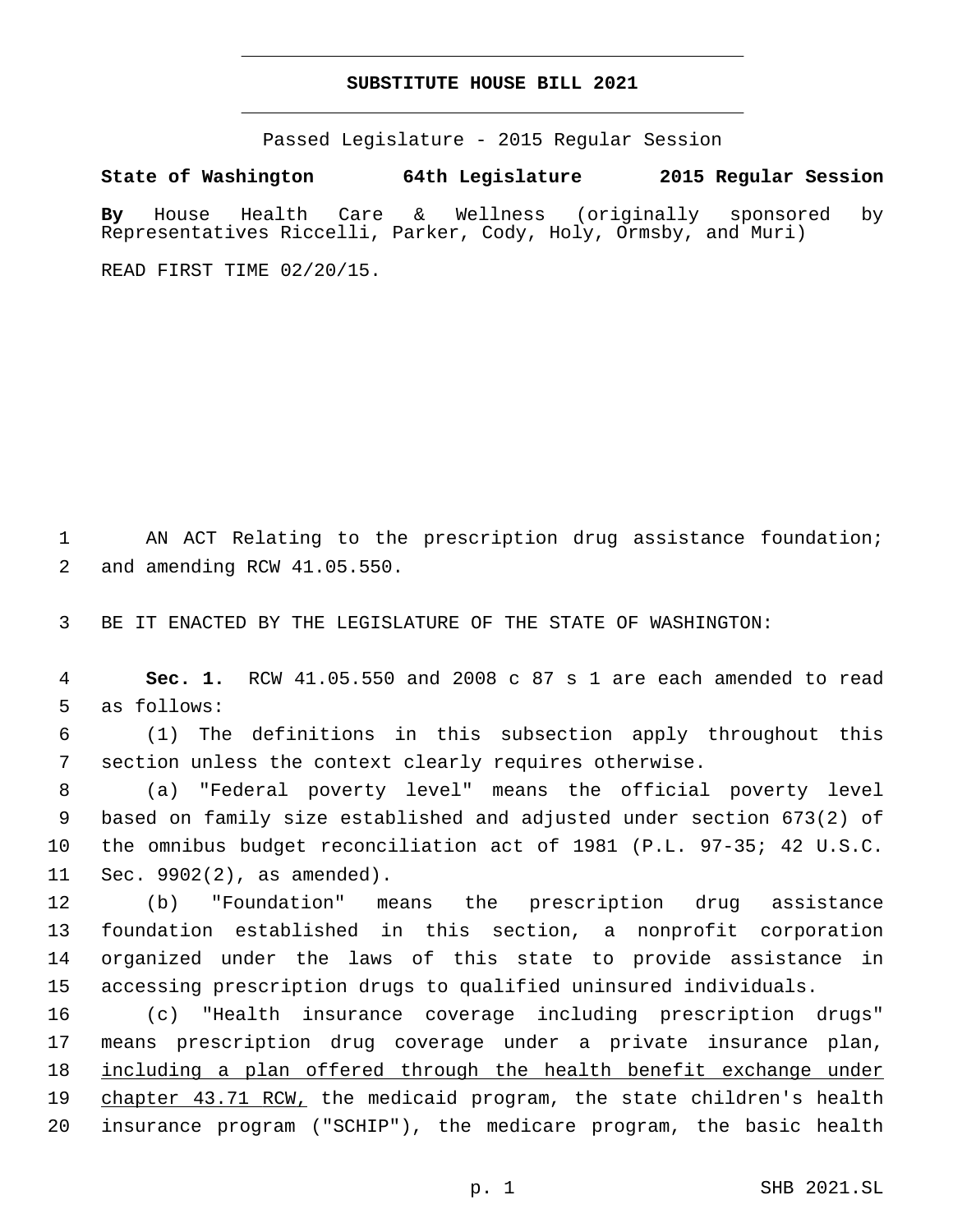plan, or any employer-sponsored health plan that includes a 2 prescription drug benefit.

 (d) "Qualified uninsured individual" means an uninsured person or 4 an underinsured person who is a resident of this state and ((has an 5 income below three hundred percent of the federal poverty level)) whose income meets financial criteria established by the foundation.

 (e) "Underinsured" means an individual who has health insurance coverage including prescription drugs, but for whom the prescription drug coverage is inadequate for their needs.

 (f) "Uninsured" means an individual who lacks health insurance 11 coverage including prescription drugs.

 (2)(a) The administrator shall establish the foundation as a nonprofit corporation, organized under the laws of this state. The foundation shall assist qualified uninsured individuals in obtaining 15 prescription drugs at little or no cost.

(b) The foundation shall be administered in a manner that:

 (i) Begins providing assistance to qualified uninsured 18 individuals by January 1, 2006;

 (ii) Defines the population that may receive assistance in 20 accordance with this section; and

 (iii) Complies with the eligibility requirements necessary to obtain and maintain tax-exempt status under federal law.

 (c) The board of directors of the foundation consists of up to eleven with a minimum of five members appointed by the governor to staggered terms of three years. The governor shall select as members of the board individuals who (i) will represent the interests of persons who lack prescription drug coverage; and (ii) have demonstrated expertise in business management and in the 29 administration of a not-for-profit organization.

 (d) The foundation shall apply for and comply with all federal requirements necessary to obtain and maintain tax-exempt status with respect to the federal tax obligations of the foundation's donors.

 (e) The foundation is authorized, subject to the direction and ratification of the board, to receive, solicit, contract for, collect, and hold in trust for the purposes of this section, donations, gifts, grants, and bequests in the form of money paid or promised, services, materials, equipment, or other things tangible or intangible that may be useful for helping the foundation to achieve its purpose. The foundation may use all sources of public and private